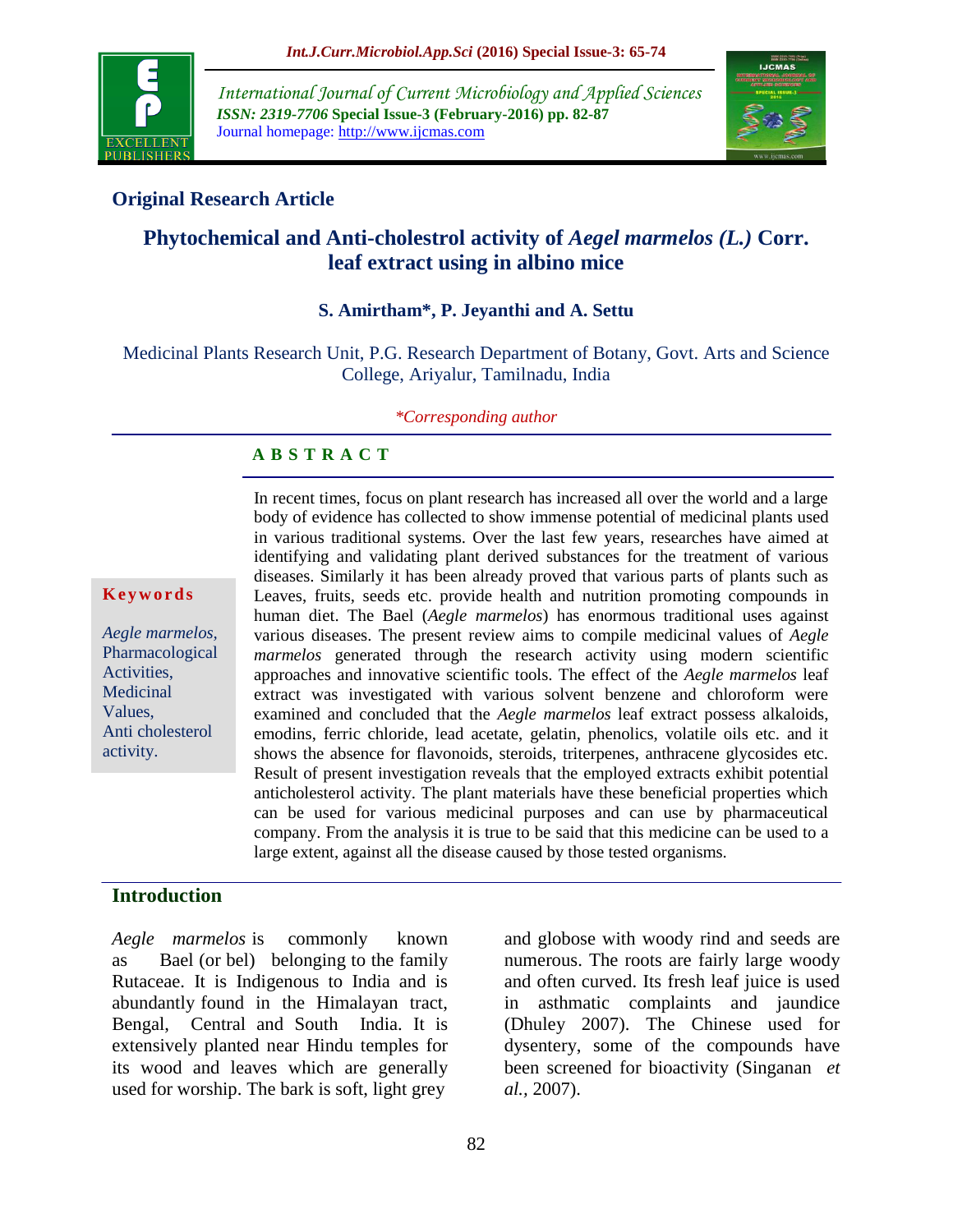The World is endowed with a rich wealth of medicinal plants. Herb shave always been the principal form of medicine in India and presently they are becoming popular throughout the world. As people strive to stay healthy in the face of chronic stress and pollution, and to treat illness with medicines that work in count with bodies own defenses. Medicinal plants have been used to curve a number of diseases.

The medicinal plants are rich in secondary metabolites and essential oils with therapeutic importance. The sample *Agele marmelos* possesses marmelosin, luvangetin, Psoralen, Tannins, and marmin (Maity *et al., 2009*).

*Aegle marmelos* has useful effects in our body from the literature survey it has been found that most of the tribal people using the leaves for anti–diabetic, analgesic, anti-inflammatory, antipyretic, anticholesterol, anti-helmintic and antimicrobial activities. The unripe dried fruit is used to treat Digestive problem, stomache, diarrhoea and dysentery( Pitre and Srivastava 1987),**"**. The ripe fruit is a good and simple cure for dyspepsia and the unripe and half-ripe fruits improve appetite and digestion (Hema and Lalithakumari 1999);".The roots and the bank of the tree and used in the treatment of fever and to control pain in the abdomen (Arul *et al., 2005)*. They are also useful in the disorders of Vata, Pitta and Kapha. The leaves are made in to a poultice and used in the treatments of ophthalmic. The rind of the ripe fruit is also sometimes used as a medicine (Dastur, 1962) . Due to its high medicinal value this plant is being exploited to a larger extent by the drug and pharmaceutical industries.

### **Materials and Methods**

### **Collection of Plant Materials**

The plants were collected from Thanjavur

district, Ariyalur district at Tamil Nadu state in India. The collected leaves were washed under running tap water to eliminate dust and other foreign particles and to cleanse the leaves thoroughly and dried.

## **Preparation of Plant Extracts**

Collected plants were cleaned, shade dried and ground as powder form. Then the samples were extracted by using different solvents (Benzene and Chloroform) in Sohxlet apparatus and concentrated by using rotator evaporator.

### **Source of Organisms**

The Albino mice were collected from Ganesh aquarium for experimental work and maintained in laboratory condition. The Albino mice were injected with Alloxan for the induction of Cholesterol level after the injection the plant extract was injected at various concentrations. The Mice was incubated at  $40 - 42$  °C for further analysis (Vimal,V, and Devaki,T.(2004).

### **Qualitative Phytochemical Evaluation**

The shade dried powder and various extracts of the leaves of *Aegle marmelos* were subjected to chemicals tests for its active constituents and pharmacological study according to the methodology proposed by (Gupta and Tondon 2004).

# **Determination of Anti Cholesterol Activity**

Cholesterol in acetic acid solution gives a red colour with ferric chloride and sulphuric acid. The intensity of the colour developed is directly proportional to the amount of cholesterol present in the sample.

To 0.1ml of serum, 10ml of ferric chlorideacetic acid reagent was added. It can be left over night to precipitate protein. It was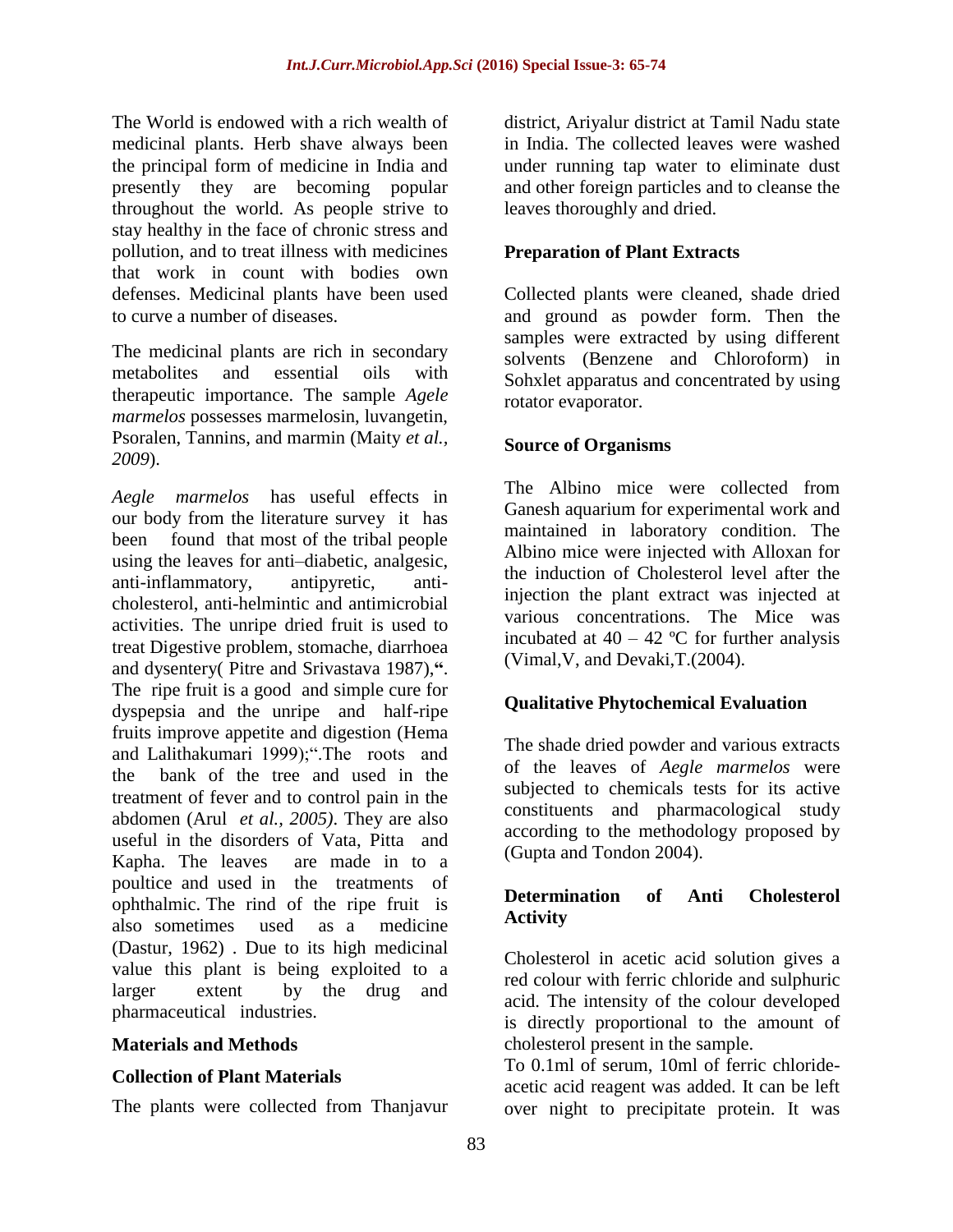centrifuged and 5ml of the clear supernatant fluid was transferred to the test tube marked as "T". To 10ml of cholesterol standard, 0.1ml of physiological saline was mixed and 5ml of the solution was transferred which was used as standard "S". 5ml of ferric chloride acetic acid reagent served as Bland "B" 3ml of sulphuric acid was added to all the test tubes and allowed to stand for 30 mins. The intensity of the colour developed was measured calorimetrically at 560nm using a yellow filter.

#### **Results and Discussion**

The main focus of the present work was phytochemical and anti cholesterol investigation of *Aegle marmelos* using albino mice. The secondary metabolites were extracted from the leaves of *Aegle marmelos* through Soxhelet apparatus and screened by phytochemical tests and identified the medicinal compounds. The

benzene extract was showed presence of Alkaloids, Emodins, Phenolics, Volatile oils, Fecl<sub>3</sub>, Lead acetate, Gelatin solution. It shows the absence of Flavanoids, Steroids and Triterpenes, Anthracene, glycosides, Xanthoprotein, Carbohydrates. The chloroform extracts was showed presence of xanthoprotein, carbohydrates. It shows absence of flavanoids, Anthracene, Glycosides, Steroids, Triterpenes. The phytochemical screening of the two different extract of *Aegle marmelos*  (Table1).Different biochemical parameters were investigated and observed that the experimental animal showed variation in that biochemical parameters (Cholesterol) was observed increased after giving allaxon and after treating with plant extract it was observed that its gets the normal level of Cholesterol and also amino acid level alone gets increased.

| Name of the test       | <b>Aegle marmelos</b><br><b>Benzene</b> extract | Aegle marmelos<br><b>Chloroform</b> extract |
|------------------------|-------------------------------------------------|---------------------------------------------|
| <b>Alkaloids</b>       | $\pm$                                           | ┿                                           |
| Emodins                | $\div$                                          | $\boldsymbol{+}$                            |
| <b>Flavanoids</b>      |                                                 |                                             |
| Steroids & Triterpenes | Both are absent                                 | Both are absent                             |
| Anthracene glycosides  |                                                 |                                             |
| Phenolics              | $\pm$                                           | $\,{}^+$                                    |
| Volatile oils          | $\ddot{}$                                       | $\,{}^+$                                    |
| 1.Fecl <sub>3</sub>    | $+$                                             | $\pm$                                       |
| 2. Lead acetate        |                                                 | ┿                                           |
| 3. Gelatin solution    |                                                 | ┿                                           |
| Xanthoprotein          |                                                 | $\,{}^+$                                    |
| Carbohydrates          |                                                 | ┿                                           |

#### **Table.1** Preliminary Phytochemical Screening of Different Extracts of *Aegle marmelos*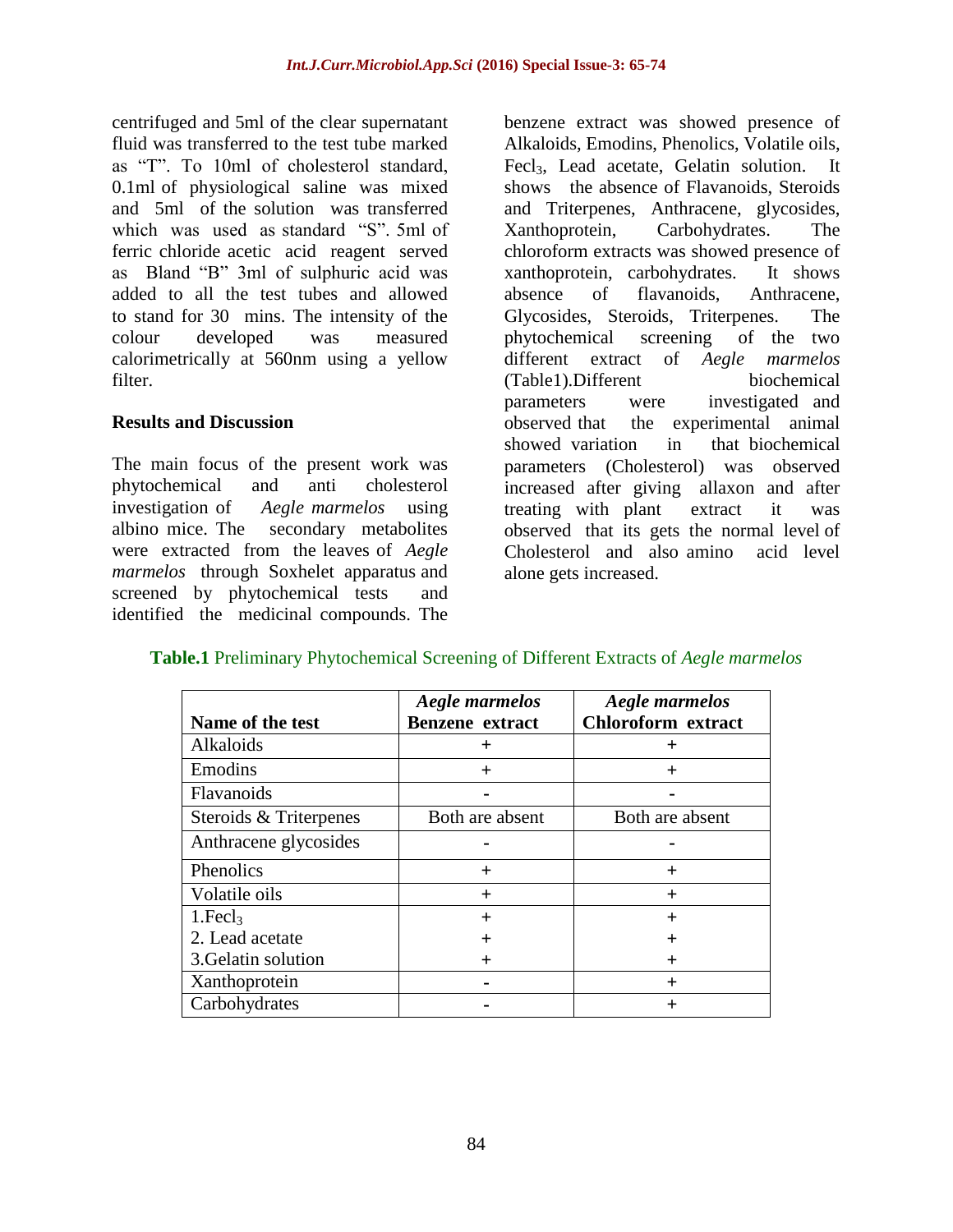#### *Int.J.Curr.Microbiol.App.Sci* **(2016) Special Issue-3: 65-74**

| S.NO | <b>Weight of Albino</b> | <b>Temperature</b> | <b>Gender</b> |
|------|-------------------------|--------------------|---------------|
|      | <b>Mice</b>             |                    |               |
|      | $100$ grms              | $42^{\circ}$ C     | Male          |
|      | $105$ grms              | $40^{\circ}$ C     | Female        |
|      | $108$ g $\rm{cms}$      | $43^{\circ}$ C     | Male          |
|      | 12grms                  | $43^{\circ}$ C     | Female        |

#### **Table.2** Primary Health Checkup of Albinomice

# **Table.3** Effect of *Aegle marmelos* Extract Against the Body Weight of Albino Mice

| S.NO           | <b>Parameters</b>                         | <b>Body</b><br>weight<br>before alloxan<br>Injection (mg) | <b>Body</b><br>weight<br>before alloxan<br>Injection (mg) | <b>Body weight</b><br><b>After</b><br>treatment<br>(mg) |
|----------------|-------------------------------------------|-----------------------------------------------------------|-----------------------------------------------------------|---------------------------------------------------------|
|                | Control Group-I<br>(without treatment)    | 120                                                       | 120                                                       | 120                                                     |
|                | Control Group-II<br>(Alloaxan treatment)  | 155                                                       | 155                                                       | 161                                                     |
| 3              | Control Group-III<br>(Benzene treatment)  | 168                                                       | 160                                                       | 163                                                     |
| $\overline{4}$ | Control Group-IV<br>(Chloroform treatment | 162                                                       | 155                                                       | 165                                                     |

# **Table.4** Primary Health Checkup of Albinomice After Induction of Alloxan and Treating with *Aegle marmelos*

| S.NO | <b>Weight of albino Mice</b> | <b>Temperature</b> | Gender |
|------|------------------------------|--------------------|--------|
|      | 100grms                      | 42°C               | Male   |
|      | $105$ grms                   | $40^{\circ}$ C     | Female |
|      | $110$ grms                   | $43^{\circ}$ C     | Male   |
|      | 20grms                       | 13°C               | Female |

### **Table.5** Effect of *Aegle marmelos* Extract Against the Blood Cholesterol Level of Albinomice

| S.No | <b>Parameters</b>       | <b>Cholesterol</b><br><b>Level before</b><br><b>Alloxan injection</b><br>(mg/dl) | <b>Cholesterol</b><br><b>Level after</b><br><b>Alloxan injection</b><br>(mg/dl) | <b>Cholesterol</b><br><b>Level after</b><br>treatment<br>(mg/dl) |
|------|-------------------------|----------------------------------------------------------------------------------|---------------------------------------------------------------------------------|------------------------------------------------------------------|
|      | Group - I (Control)     | $68 \pm 1.3$                                                                     | $68 \pm 1.3$                                                                    | $68 \pm 1.3$                                                     |
|      | Group - II (Alloxan)    | $72 \pm 1.2$                                                                     | $98 \pm 1.8$                                                                    | $78 + 2.0$                                                       |
| 3    | Group - III (Benzene)   | $70+1.5$                                                                         | $105 \pm 1.5$                                                                   | $81 \pm 1.8$                                                     |
|      | Group - IV (chloroform) | $71 \pm 1.8$                                                                     | $105 \pm 2.0$                                                                   | $85 \pm 1.2$                                                     |

The Primary health and temperature check up for albino mice, (body weight) which is

maintained in room temperature (Table 2). The induction of Cholesterol by using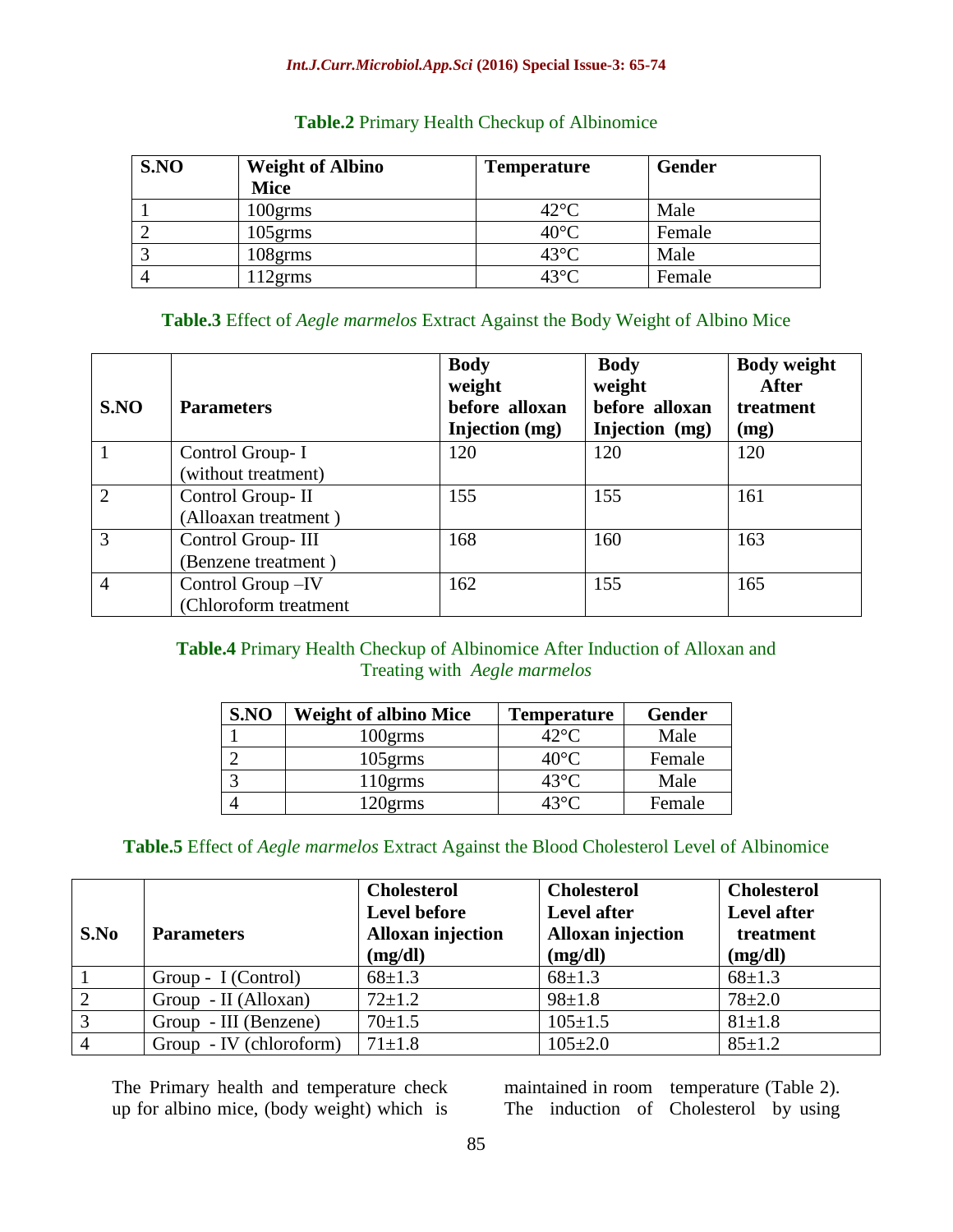alloxan to the albino mice and the temperature and body weight at different stages were noted (Table 3) the secondary health checkup of Albino mice from which we are able identify that are animal gets increased in temperature and bodyweight at laboratory condition and again reaches the primary level of temperature and body weight after treatment with our extract(table4).The cholesterol level estimate in control as well as treatment of plant extract. The control mice showed by the cholesterol at  $(81\pm1.8 \text{ gms}, 85\pm1.2 \text{ gms})$  and the cholesterol to estimated followed chemical value of (induction of cholesterol) was gradually decreased the plant extract (Table 5).

Man cannot survive on the earth for long life without plant Kingdom because the plant products and their active constituents play an important role (Sudharaneshwari and Radhika, 2007). Bael has enormous traditional uses against various diseases and many bio active compounds have been isolated from this plant also (Maity *et, al.*, 2009). The present study clearly indicated the significant anti cholesterol activity of *Aegle marmelos* leaf extract were tested for their hypoglycaemic affects of normal and cholesterol albino mice. Using solvent extraction of Benzene, chloroform of *Aegle marmelos* showed a reduction of blood cholesterol level. Hence it is concluded that both plant extract showed the better inhibitory effect in *Aegle marmelos.*

# **References**

Arul, V., Miyazaki, S and Dhananjayan R (2005); Studies on the antiinflammatory, antipyretic and analgesic properties of the leaves of *Aegle marmelos* Corr.,Journalof

Ethno pharmacology, 96 (4), Page No.159-163.

- Gupta A.K., and Tondon. N. (2004),"Review on Indian medicinal plants", Indian council of medicinal research, NewDelhi, 312.
- Maity. P., Hansda. D., BandyopadhyayU. & Mishra D.K.,(2009)"Biological activities of crude extracts of chemical constituents of Bael, Aegle marmelos(L.) Corr." Indian Journal of Experimental Biology, Vol 47, p.p. 849-861
- Marzine,PS,andGilbart,R.(2005),"The effect of an aqueous extract of A.*marmelos* fruits on serum and tissue lipids in experimental diabetes", J.Sci.FoodAgriculture,85(4), Page No.569-573.
- HemaC.G and Lalithakumari K(1999);"Screening of Pharmacological actions of Aegle marmelos", Indian J. Pharmac**.**; 20, Page No.80-85.
- Singanan,V. ,Singanan, M and Begum. H (2007); "The hepato protective effect of bael leaves (Aegle marmelos) in alcohol induced liver injury in albino rats"; International Journal of Science & Technology; 2(2), Page No. 83-92.
- Maheshwari, VL, Joshi, PV and Patil, RH(2009);"Invitro anti diarrhoeal activity and toxicity profile of Aegle marmelos Correa ex.Roxb. dried fruit pulp, Natural Product Radiance; Vol 8 (5), Page No.498-502.
- Pitre. S and Srivastava S.K. (1987), Pharmacological, microbiological and phytochemical studies on the root of Aegle marmelos", Fitoterapia, 58, Page No.194
- DhuleyJ.N (2007), Investigation on the gastro protective and anti diarrhoeal properties of *Aegle marmelos* unripe